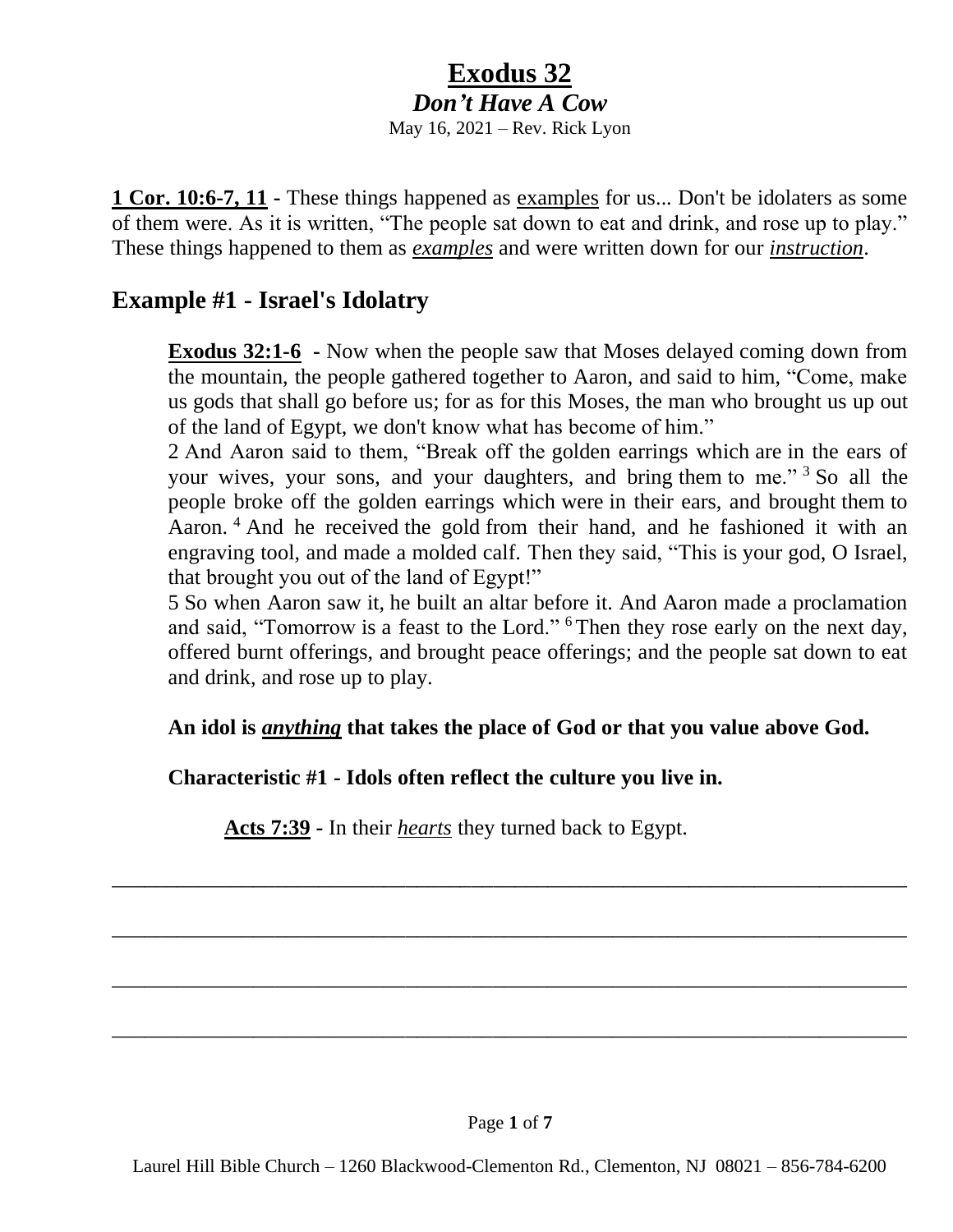# **Exodus 32**

*Don't Have A Cow* May 16, 2021 – Rev. Rick Lyon

\_\_\_\_\_\_\_\_\_\_\_\_\_\_\_\_\_\_\_\_\_\_\_\_\_\_\_\_\_\_\_\_\_\_\_\_\_\_\_\_\_\_\_\_\_\_\_\_\_\_\_\_\_\_\_\_\_\_\_\_\_\_\_\_\_\_\_\_\_\_\_\_\_

\_\_\_\_\_\_\_\_\_\_\_\_\_\_\_\_\_\_\_\_\_\_\_\_\_\_\_\_\_\_\_\_\_\_\_\_\_\_\_\_\_\_\_\_\_\_\_\_\_\_\_\_\_\_\_\_\_\_\_\_\_\_\_\_\_\_\_\_\_\_\_\_\_

\_\_\_\_\_\_\_\_\_\_\_\_\_\_\_\_\_\_\_\_\_\_\_\_\_\_\_\_\_\_\_\_\_\_\_\_\_\_\_\_\_\_\_\_\_\_\_\_\_\_\_\_\_\_\_\_\_\_\_\_\_\_\_\_\_\_\_\_\_\_\_\_\_

\_\_\_\_\_\_\_\_\_\_\_\_\_\_\_\_\_\_\_\_\_\_\_\_\_\_\_\_\_\_\_\_\_\_\_\_\_\_\_\_\_\_\_\_\_\_\_\_\_\_\_\_\_\_\_\_\_\_\_\_\_\_\_\_\_\_\_\_\_\_\_\_\_

**Characteristic #2 - There's often an addictive nature to idols.**

## **Characteristic #3 - An idol obscures and competes with who God is.**

**v. 4-5 -** Then they said, "*This* is your god, O Israel, that brought you out of the land of Egypt!"<sup>5</sup> So when Aaron saw it, he built an altar before it. And Aaron made a proclamation and said, "Tomorrow is a feast to the *Lord*."

**Exodus 12:35-36 -** The Israelites did as Moses instructed and asked the Egyptians for articles of silver and gold and clothing. And the LORD gave the people such favor in the sight of the Egyptians that they granted their request. In this way they plundered the Egyptians.

*"How can I tell if something is obscuring and competing for God's attention in my life? I worship it. I give it attention and time and money. I build an altar to it and I sacrifice the very best part of who I am to that thing."*

**v. 7-10 -** And the Lord said to Moses, "Go, get down! For your people whom you brought out of the land of Egypt have corrupted themselves. <sup>8</sup> They've turned aside *quickly* out of the way which I commanded them. They've made themselves a molded calf, and worshiped it and sacrificed to it, and said, 'This is your god, O Israel, that brought you out of the land of Egypt!'" <sup>9</sup> And the Lord said to Moses, "I've seen this people, and indeed it's a stiff-necked people! <sup>10</sup> Now therefore, let Me alone, that My *wrath* may burn hot against them and I may consume them. And I'll make of you a great nation." Idolatry is a big deal to God.

\_\_\_\_\_\_\_\_\_\_\_\_\_\_\_\_\_\_\_\_\_\_\_\_\_\_\_\_\_\_\_\_\_\_\_\_\_\_\_\_\_\_\_\_\_\_\_\_\_\_\_\_\_\_\_\_\_\_\_\_\_\_\_\_\_\_\_\_\_\_\_\_\_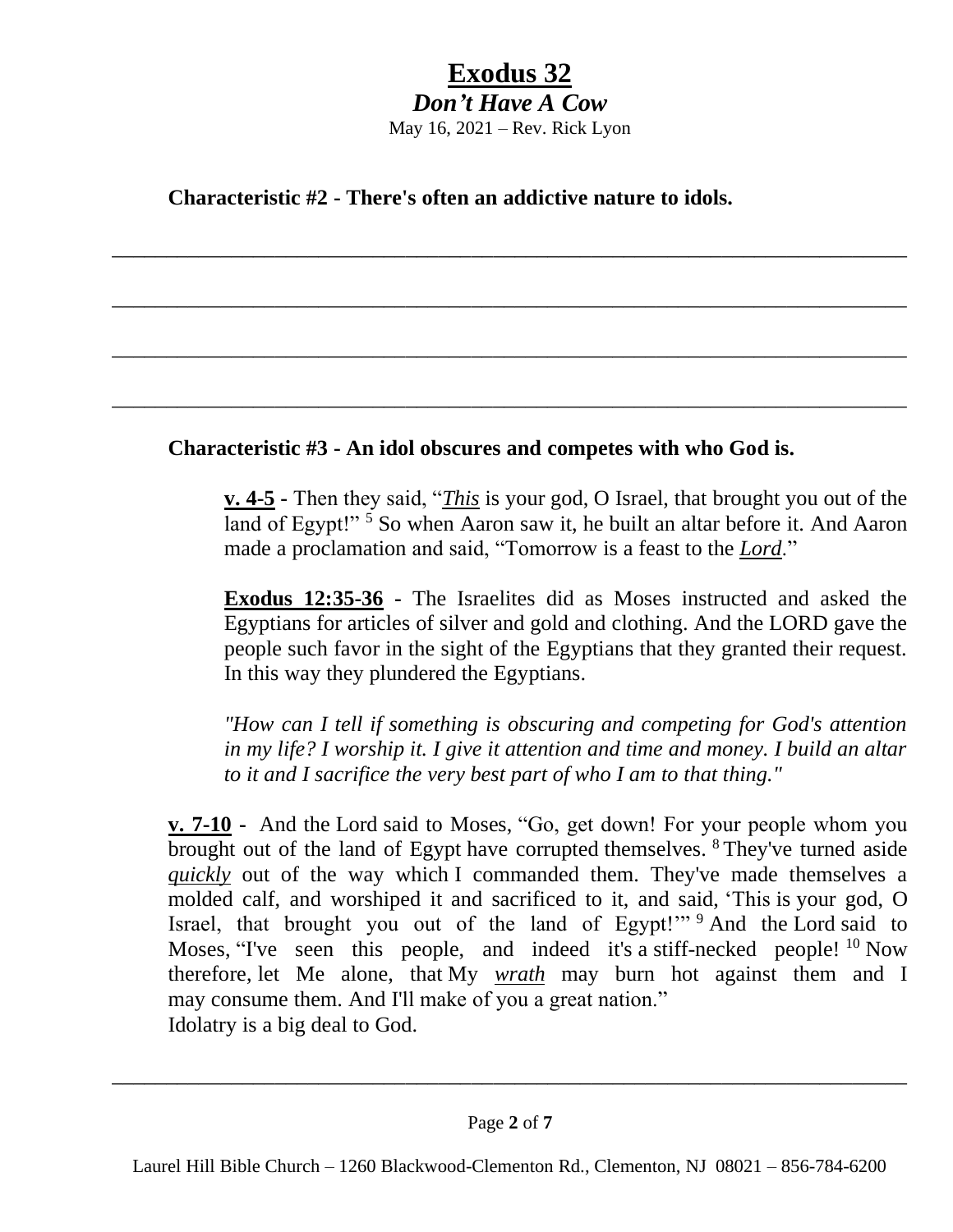# **Exodus 32** *Don't Have A Cow* May 16, 2021 – Rev. Rick Lyon

\_\_\_\_\_\_\_\_\_\_\_\_\_\_\_\_\_\_\_\_\_\_\_\_\_\_\_\_\_\_\_\_\_\_\_\_\_\_\_\_\_\_\_\_\_\_\_\_\_\_\_\_\_\_\_\_\_\_\_\_\_\_\_\_\_\_\_\_\_\_\_\_\_

\_\_\_\_\_\_\_\_\_\_\_\_\_\_\_\_\_\_\_\_\_\_\_\_\_\_\_\_\_\_\_\_\_\_\_\_\_\_\_\_\_\_\_\_\_\_\_\_\_\_\_\_\_\_\_\_\_\_\_\_\_\_\_\_\_\_\_\_\_\_\_\_\_

\_\_\_\_\_\_\_\_\_\_\_\_\_\_\_\_\_\_\_\_\_\_\_\_\_\_\_\_\_\_\_\_\_\_\_\_\_\_\_\_\_\_\_\_\_\_\_\_\_\_\_\_\_\_\_\_\_\_\_\_\_\_\_\_\_\_\_\_\_\_\_\_\_

## **Example #2 - Moses' Intercession**

**v. 11-14 -** Then Moses pleaded with the Lord his God, and said: "Lord, why does Your wrath burn hot against Your people whom You've brought out of the land of Egypt with great power and with a mighty hand?  $12$  Why should the Egyptians speak, and say, *'He brought them out to harm them, to kill them in the mountains, and to consume them from the face of the earth'?* Turn from Your fierce wrath, and relent from this harm to Your people.  $^{13}$  Remember Abraham, Isaac, and Israel, Your servants, to whom You swore by Your own self, and said to them, 'I'll multiply your descendants as the stars of heaven; and all this land that I've spoken of I give to your descendants, and they shall inherit it forever."<sup>14</sup> So the Lord relented from the harm which He said He would do to His people.

**Psalm 106:19-22 -** At Horeb they made a calf and worshiped an idol made of gold. They exchanged their glorious God for an image of a bull, which eats grass. They forgot the God who saved them, who had done great things in Egypt, miracles in the land of Ham and awesome deeds by the Red Sea.

**James 4:8** - *Draw near to God*, and He will draw near to you. Cleanse your hands, you sinners, and purify your hearts, for your loyalty is divided between God and the world.

**Joshua 1:8** - This Book of the Law must not depart from your mouth; meditate on it *day and night*, so that you may be careful to do everything written in it.

**v. 15-20 -** And Moses turned and went down from the mountain, and the two tablets of the Testimony were in his hand. The tablets were written on both sides; on the one side and on the other they were written. <sup>16</sup> Now the tablets were the work of God, and the writing was the writing of God engraved on the tablets.

17 And when Joshua heard the noise of the people as they shouted, he said to Moses, "There is a noise of war in the camp."

#### Page **3** of **7**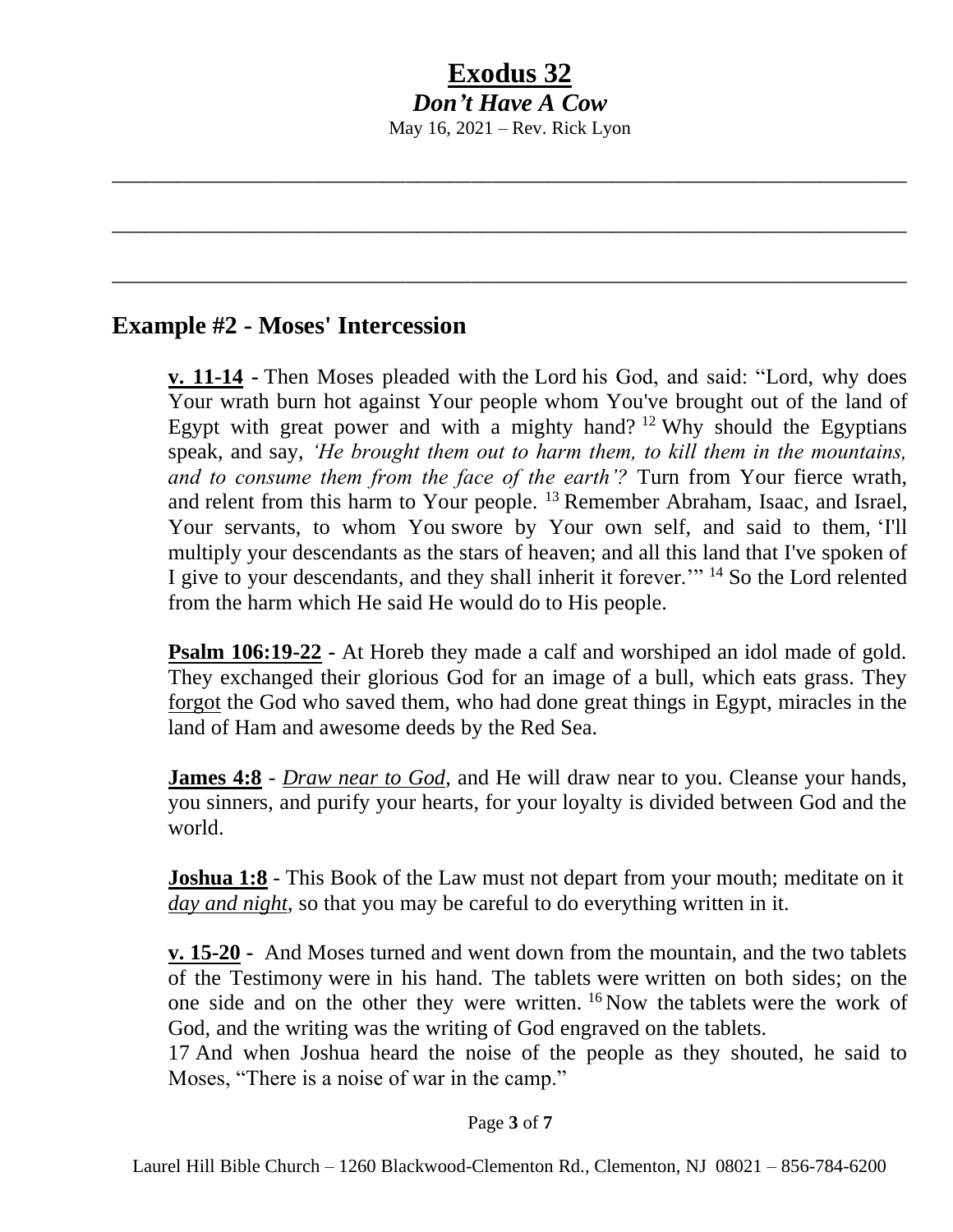# **Exodus 32** *Don't Have A Cow*

May 16, 2021 – Rev. Rick Lyon

<sup>18</sup> But he said: "It is not the noise of the shout of victory, Nor the noise of the cry of defeat, But the sound of singing that I hear." (They were having a party!)

<sup>19</sup> So it was, as soon as he came near the camp, that he saw the calf and the dancing. So Moses' anger became hot, and he cast the tablets out of his hands and broke them at the foot of the mountain. <sup>20</sup> Then he took the calf which they had made, burned it in the fire, and ground it to powder; and he scattered it on the water and made the children of Israel drink it.

**Romans 13:14 -** Make no provisions for the flesh to gratify its desires.

\_\_\_\_\_\_\_\_\_\_\_\_\_\_\_\_\_\_\_\_\_\_\_\_\_\_\_\_\_\_\_\_\_\_\_\_\_\_\_\_\_\_\_\_\_\_\_\_\_\_\_\_\_\_\_\_\_\_\_\_\_\_\_\_\_\_\_\_\_\_\_\_\_

\_\_\_\_\_\_\_\_\_\_\_\_\_\_\_\_\_\_\_\_\_\_\_\_\_\_\_\_\_\_\_\_\_\_\_\_\_\_\_\_\_\_\_\_\_\_\_\_\_\_\_\_\_\_\_\_\_\_\_\_\_\_\_\_\_\_\_\_\_\_\_\_\_

\_\_\_\_\_\_\_\_\_\_\_\_\_\_\_\_\_\_\_\_\_\_\_\_\_\_\_\_\_\_\_\_\_\_\_\_\_\_\_\_\_\_\_\_\_\_\_\_\_\_\_\_\_\_\_\_\_\_\_\_\_\_\_\_\_\_\_\_\_\_\_\_\_

\_\_\_\_\_\_\_\_\_\_\_\_\_\_\_\_\_\_\_\_\_\_\_\_\_\_\_\_\_\_\_\_\_\_\_\_\_\_\_\_\_\_\_\_\_\_\_\_\_\_\_\_\_\_\_\_\_\_\_\_\_\_\_\_\_\_\_\_\_\_\_\_\_

## **Example #3 - Aaron's Excuses**

**v. 21-22 -** Moses said to Aaron, "What did this people do to you that you've brought so great a sin upon them?"So Aaron said, "Don't let the anger of my lord become hot." You know *the people*, that they're set on evil." For they said to me, 'Make us gods that shall go before us; as for this *Moses*, the man who brought us out of the land of Egypt, we don't know what's become of him.'

**v. 24 -** And I said to them, 'Whoever has any gold, let them break it off.' So they gave it to me, and I cast it into the fire, and this calf came out."

\_\_\_\_\_\_\_\_\_\_\_\_\_\_\_\_\_\_\_\_\_\_\_\_\_\_\_\_\_\_\_\_\_\_\_\_\_\_\_\_\_\_\_\_\_\_\_\_\_\_\_\_\_\_\_\_\_\_\_\_\_\_\_\_\_\_\_\_\_\_\_\_\_

\_\_\_\_\_\_\_\_\_\_\_\_\_\_\_\_\_\_\_\_\_\_\_\_\_\_\_\_\_\_\_\_\_\_\_\_\_\_\_\_\_\_\_\_\_\_\_\_\_\_\_\_\_\_\_\_\_\_\_\_\_\_\_\_\_\_\_\_\_\_\_\_\_

\_\_\_\_\_\_\_\_\_\_\_\_\_\_\_\_\_\_\_\_\_\_\_\_\_\_\_\_\_\_\_\_\_\_\_\_\_\_\_\_\_\_\_\_\_\_\_\_\_\_\_\_\_\_\_\_\_\_\_\_\_\_\_\_\_\_\_\_\_\_\_\_\_

\_\_\_\_\_\_\_\_\_\_\_\_\_\_\_\_\_\_\_\_\_\_\_\_\_\_\_\_\_\_\_\_\_\_\_\_\_\_\_\_\_\_\_\_\_\_\_\_\_\_\_\_\_\_\_\_\_\_\_\_\_\_\_\_\_\_\_\_\_\_\_\_\_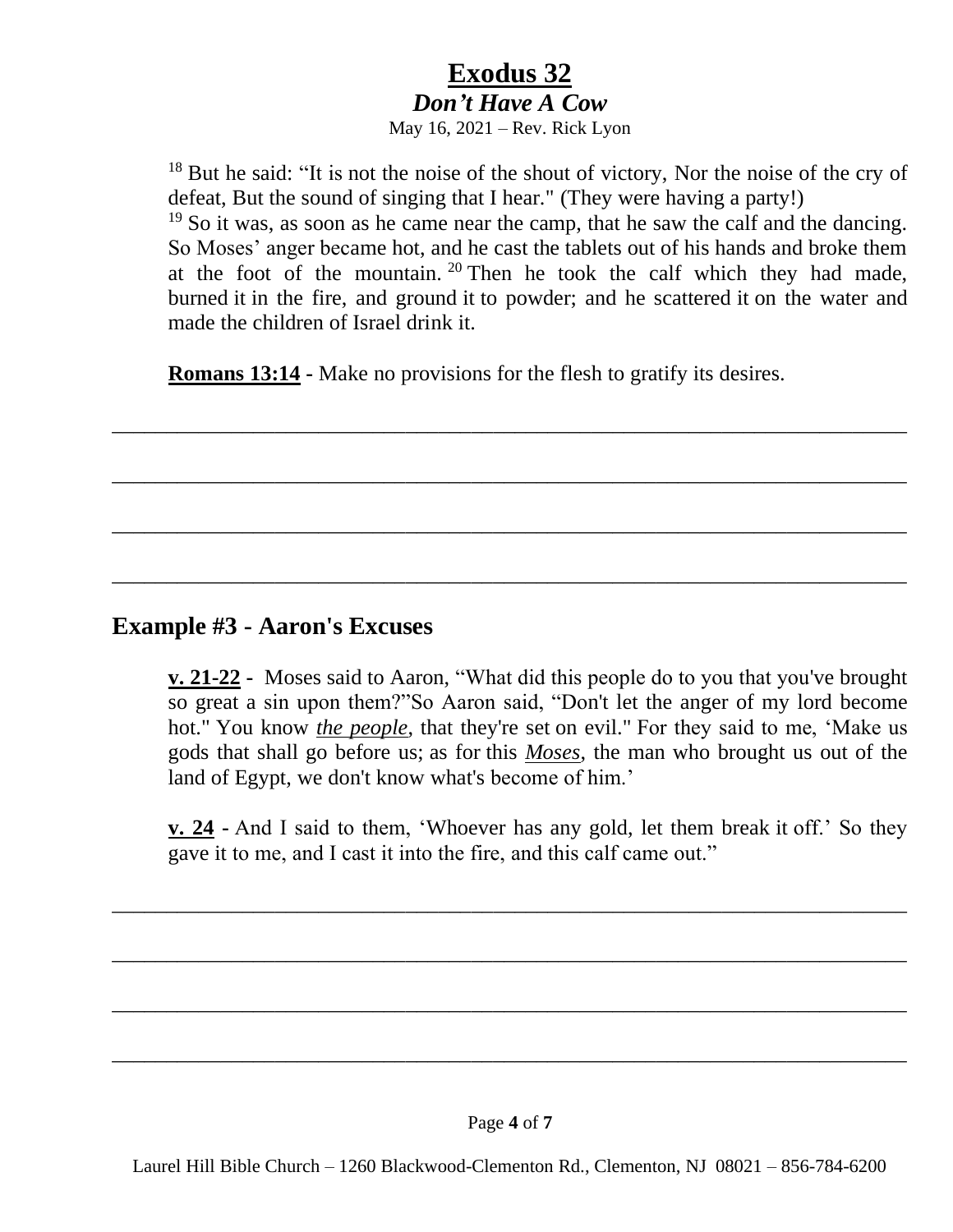# **Exodus 32** *Don't Have A Cow*

May 16, 2021 – Rev. Rick Lyon

## **Example #4 - Moses the Mediator**

**v. 25-26 -** Now when Moses saw that the people were unrestrained (for Aaron had not restrained them, to their shame among their enemies),  $^{26}$  then Moses stood in the entrance of the camp, and said, "Whoever is on the Lord's side—come to me!"

**Joel 2:12-13 -** "Even now," declares the LORD, "return to Me with all your heart..." Return to the LORD your God, for He is gracious and compassionate, slow to anger and abounding in love. He is eager to relent and not punish.

**v. 28-32 -** So the sons of Levi did according to the word of Moses. And about three thousand men of the people fell that day. 30 Now it came to pass on the next day that Moses said to the people, "You've committed a great sin. So now I'll go up to the Lord; perhaps I can make atonement for your sin." <sup>31</sup> Then Moses returned to the Lord and said, "Oh, these people have committed a great sin, and have made for themselves a god of gold!<sup>32</sup> Yet now, if You will forgive their sin—but if not, I pray, blot me out of Your book which You've written."

**Revelation 21:27 -** Nothing impure will ever enter it, nor will anyone who does what is shameful or deceitful, but only those whose names are written in the Lamb's Book of Life.

\_\_\_\_\_\_\_\_\_\_\_\_\_\_\_\_\_\_\_\_\_\_\_\_\_\_\_\_\_\_\_\_\_\_\_\_\_\_\_\_\_\_\_\_\_\_\_\_\_\_\_\_\_\_\_\_\_\_\_\_\_\_\_\_\_\_\_\_\_\_\_\_\_

\_\_\_\_\_\_\_\_\_\_\_\_\_\_\_\_\_\_\_\_\_\_\_\_\_\_\_\_\_\_\_\_\_\_\_\_\_\_\_\_\_\_\_\_\_\_\_\_\_\_\_\_\_\_\_\_\_\_\_\_\_\_\_\_\_\_\_\_\_\_\_\_\_

\_\_\_\_\_\_\_\_\_\_\_\_\_\_\_\_\_\_\_\_\_\_\_\_\_\_\_\_\_\_\_\_\_\_\_\_\_\_\_\_\_\_\_\_\_\_\_\_\_\_\_\_\_\_\_\_\_\_\_\_\_\_\_\_\_\_\_\_\_\_\_\_\_

\_\_\_\_\_\_\_\_\_\_\_\_\_\_\_\_\_\_\_\_\_\_\_\_\_\_\_\_\_\_\_\_\_\_\_\_\_\_\_\_\_\_\_\_\_\_\_\_\_\_\_\_\_\_\_\_\_\_\_\_\_\_\_\_\_\_\_\_\_\_\_\_\_

**Psalm 69:28 -** Let them be blotted out of the Book of the Living.

**Example #1 - Israel's \_\_\_\_\_\_\_\_\_\_\_\_\_\_\_ (v. 1-10)**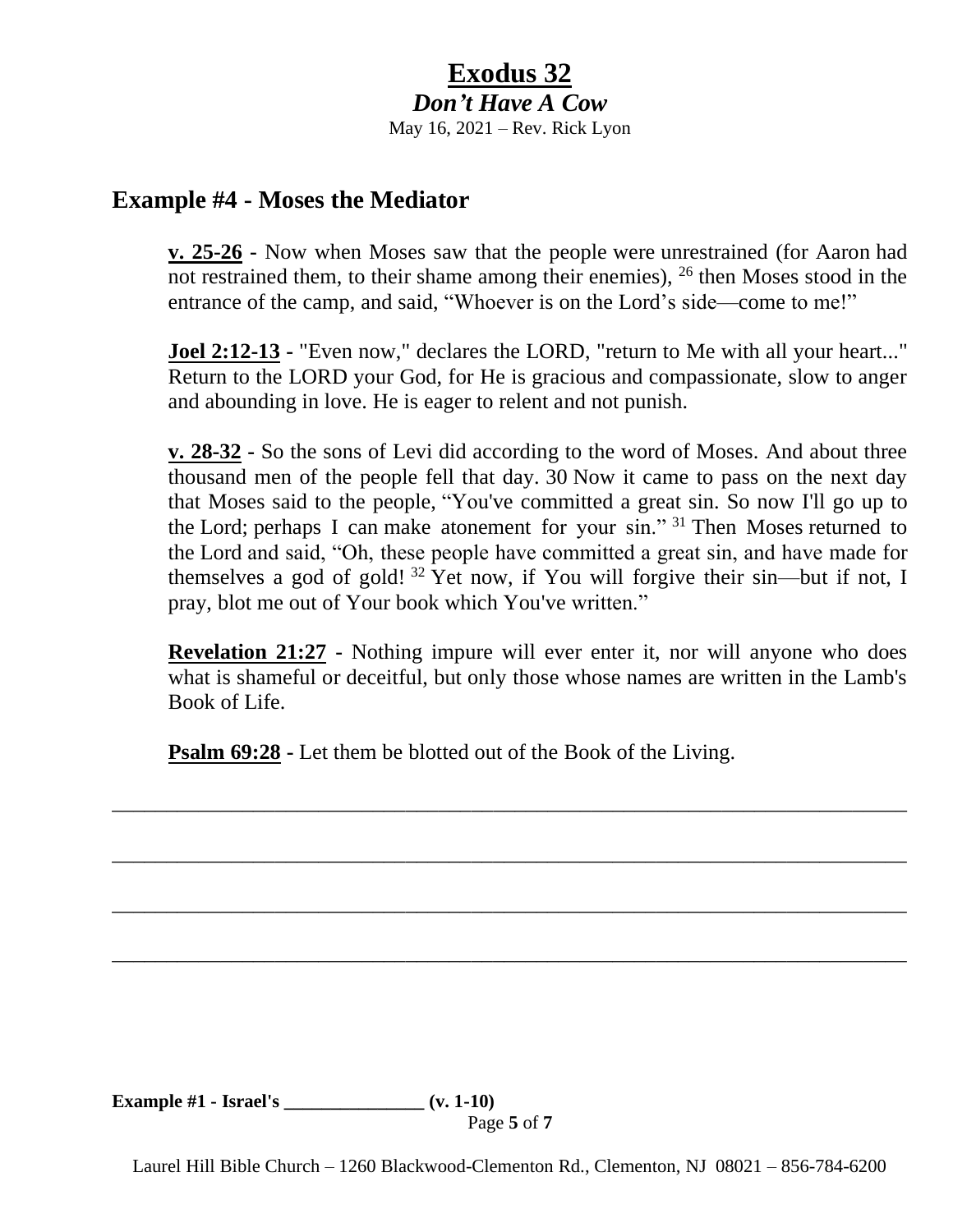# **Exodus 32**

*Don't Have A Cow* May 16, 2021 – Rev. Rick Lyon

**An idol is** *anything* **that takes the place of God or that you value above God. Three characteristics of an idol.**

**Characteristic #1 - Idols often reflect \_\_\_\_\_\_\_\_\_\_\_\_\_\_\_\_\_\_.**

**Characteristic #2 - There's often an \_\_\_\_\_\_\_\_\_\_\_\_\_ to idols.** 

**Characteristic #3 - An idol \_\_\_\_\_\_\_\_\_\_\_\_\_\_\_\_\_\_ with who God is.** 

**Example #2 - Moses' \_\_\_\_\_\_\_\_\_\_\_\_\_\_\_ (v. 11-20)**

**Example #3 - Aaron's \_\_\_\_\_\_\_\_\_\_\_\_\_\_ (v. 21-24)**

Page **6** of **7**